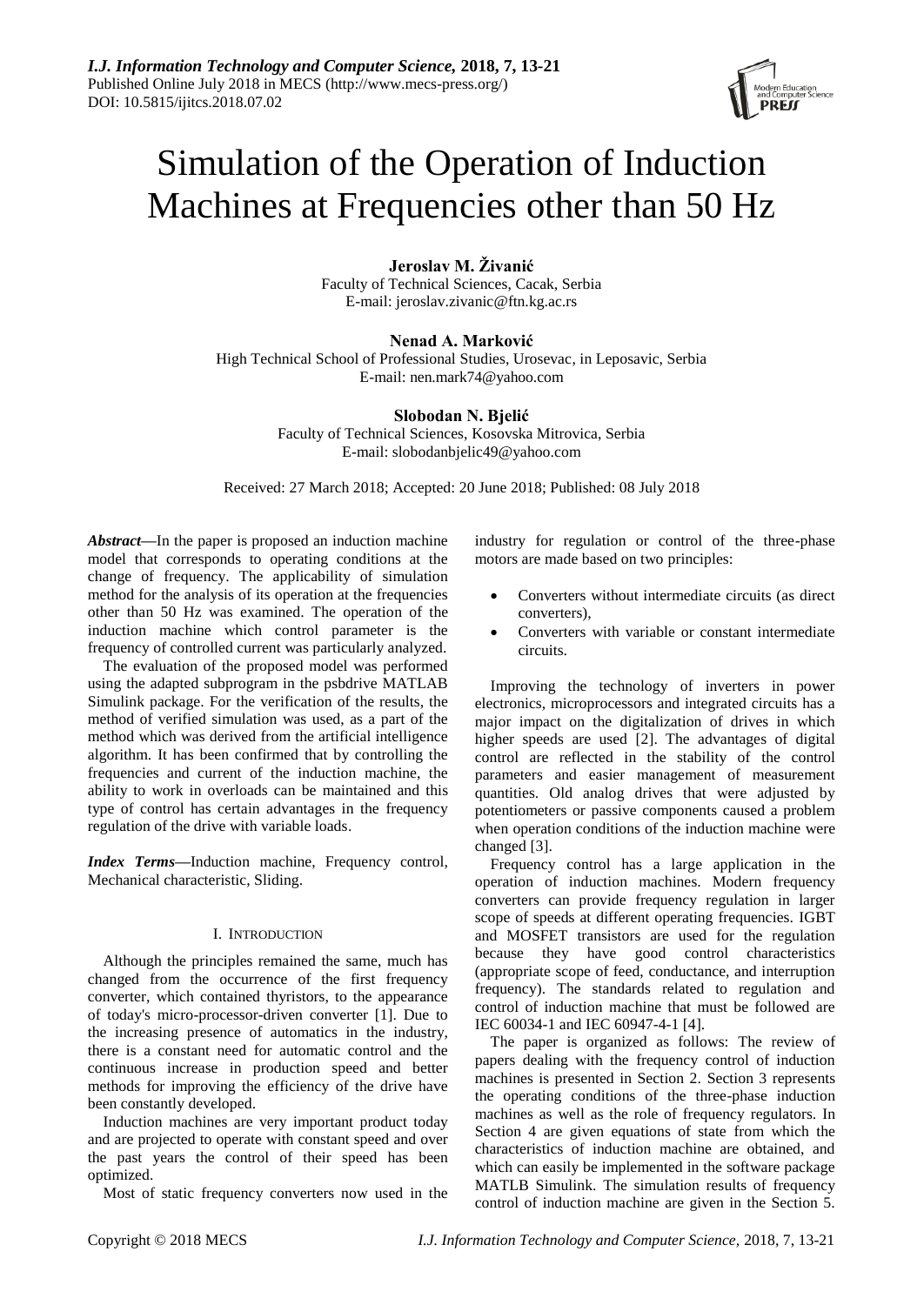In Section 6 are given simulation results and discussion of proposed induction machine model. Section 7 gives some concluding remarks.

#### II. RELATED WORKS

Dealing with the problem of the operation of induction machines at different frequencies is not a new phenomenon. Many studies concerning this topic have been conducted and large number of papers have dealt with this issue [1,5,6].

In the last century, Sluis was dealing with the problem of the frequency in the induction machines [6], who suggested that this problem should be addressed by using computers, because he concluded that faster and simpler solutions were obtained (although we must admit that in that period computer technology was not nearly as developed as today).

According to Sluis and Fehmel [5,7], it is possible to design the electromotor drives in which frequency regulation takes place in a very wide range in a similar way as in DC machines with voltage, but generally the speed setting problem is much more complex. How does the speed of these induction motors change?

If the power frequency is changed, the synchronous speed also changes (the characteristic moment speed leftright changes). The synchronous speed is obtained in the intersection of characteristic and abscissa. The synchronous speed is equal to the quotient of power frequency and the number of poles pairs, as concluded by Markovic, Bjelic, Mahfouz, Mohammed et.al. [8,9]. They argue that if only the frequency of the sources that supply the induction machine changes, the magnetic flux that significantly impacts the external characteristic of the machine also changes. This means that when rotation speed of the induction machine changes due to the change of the frequency, the value of the voltage on the connections of the machine must also change, if it is to achieve the given mechanical characteristics.

#### III. PWM, FREQUENCY REGULATORS AND OPERATING CONDITIONS OF THREE-PHASE INDUCTION MACHINES

In modern technology and topology the principles of inverters control is determined by semiconducting elements of a new type (IGBT, GTO, IGCT, SGCT), and also different types of PWM, for example PWM relay, programmed PWM with selective damping of higher harmonics, PWM with more levels, PWM combined with amplitude-impulsive modulation, etc.

The aim to obtain currents and voltages for supplying the induction machines with smaller content of harmonics at the output of the inverter, based on the opinion of the author of this paper, is determined by a few issues that manufacturers of the inverters must resolve [5,8]. For example, the inverters with 3-level and commutation in "star" (with fixed zero point or fixed star connection (Neutral Point Clamped-NPC)), or with 4-level voltage. The next step for the improvement of the shape of the

inverter output voltage is realization of the multi level inverter.

In [8] are formulated the requirements that must be met to reduce the impact of the harmonics and implement a quality way to control induction motors that respond to the output frequency.

It is best, through the electromagnetic compatibility of an autonomously powered inverter with an induction motor and the GDS (General Distributive System), to provide appropriate electrical energy quality parameters according to IEC and EN standard. Then, the optimization of the components consisting of the seriesconnected semiconducting elements of the new generation is performed. Finally, it is also necessary to improve the diagnostics of converter devices through preventive control of electric power circuits:

- Improve the functions of microprocessor controllers,
- Improve tests for examination of the elements of the plant and converters at their output,
- Stimulate the application of new construction materials, optoelectronics, and
- Improve the cooling mode of semiconductor components.

As mentioned previously, IGBT transistors are used because they have goof control properties and their outputs collector-emitter are bipolar (have low parasitic inductances).

Unlike the MOSFET-a, the imput IGBT is gate and is activated by voltage not by current. IGBT inverter and its control circuit are placed at "Power Width Modulation-PWM" [8,9,10]. PWM is a method for generation of three-phase voltage with given frequency and the overall voltage of the intermediate circuit  $U \approx 2 \times U_{max}$  is switched off or on by electronic components. The pulse with between the switching off and on is variable and the adjustment of voltage is possible [11].

There are three main ways for PWM inverters control: sine controlled PWM, synchronous operation of PWM and asynchronous operation of PWM.

Three branches of PWM inverters can have two different positions (on/off). Three circuit breakers generate eight possible breaker combinations, that is, eight discrete voltage vectors at the output of the inverter on at the stator winding of connected induction motor, Fig. 1.

Sine controlled PWM refers to the application of sinusoidal reference voltage *Us* for each inverter output. The length of sinusoidal voltage period corresponds to desired fundamental frequency of the output voltage. Output voltage is a function of the time of switching on and off and time ratio can be change to generate the desired voltage. Therefore, the amplitudes of voltage positive and negative pulses always correspond to the half of the intermediate circuit voltage.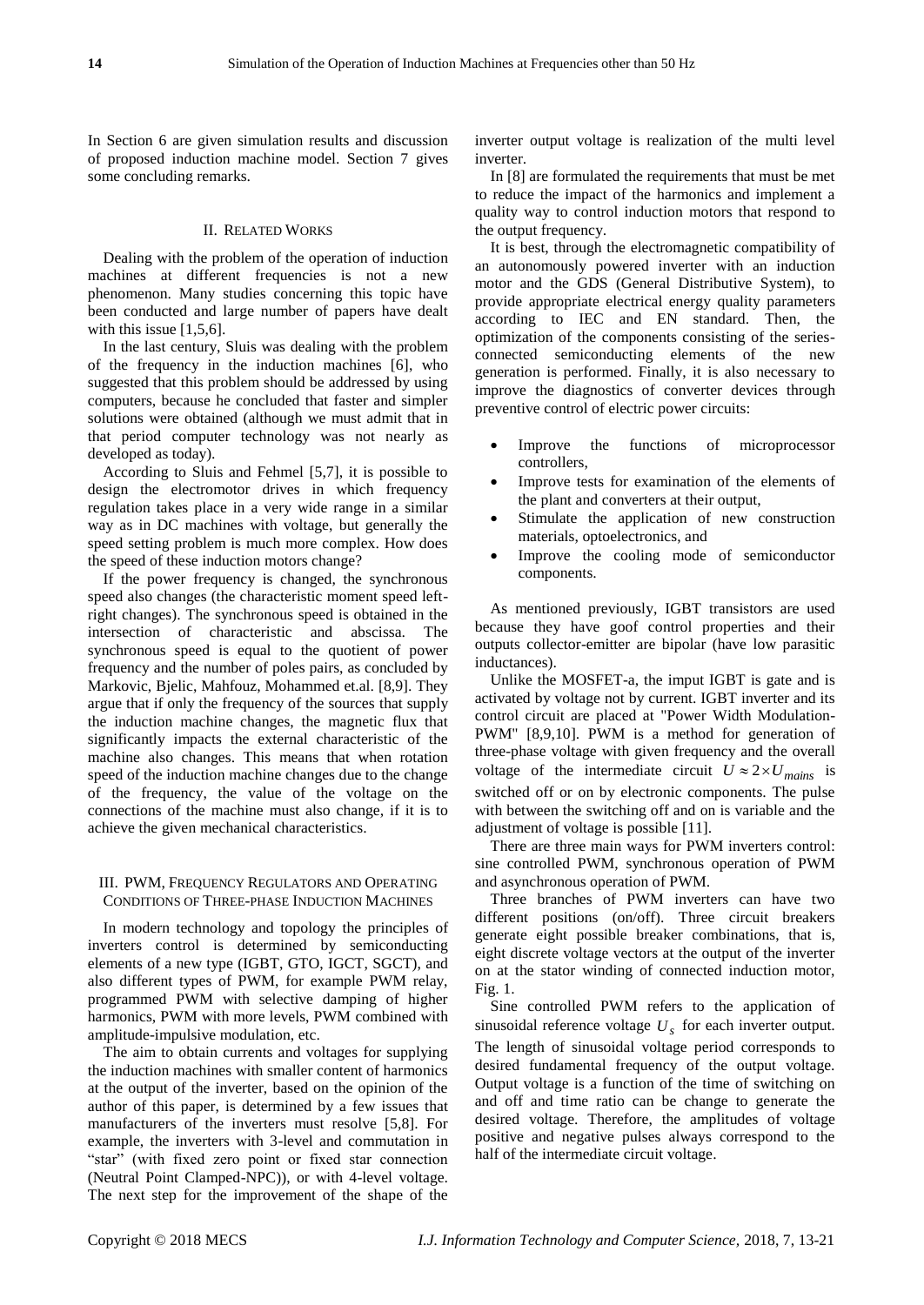

Fig.1. Switching form of the phase with voltage.

Induction machine torque  $T \approx \Phi \cdot I_r$  is proportional to induction machine air gap between the rotor and stator. The steep of the mechanical characteristic depends on the square of the flux  $M = \Phi^2$ . If we manage to maintain  $\Phi$ as a constant value, the mechanical characteristic of the induction machine could reradiate. This could provide a constant steep of mechanical characteristic, so the synchronous speed could correspond to power frequency. The question is how to get this power? The motor is powered by a special drive converter that will provide a three-phase voltage system of continuously variable amplitude and variable frequency.

In most applications of induction motors, the energy is pumped from the city network and supplied to the AC-DC rectifier and then to the three-phase transistor converter/inverter. The three-phase transistor converter has the task of transforming the power and energy of the DC current into the power and energy of the alternating current with a continuously variable frequency and voltage.

The set range of regulated speeds of induction machine is achieved by selecting the operating frequencies, that is, the frequency of power source. Lower frequencies in relation to the frequency of the electric installation and induction machine are not desirable because the operating conditions of the induction machine and converter are deteriorating. The increase of the frequency creates additional losses in magnetic circuit of the induction machine and deteriorates its power characteristics [12].

The question that arises is how to determine optimal number of poles in induction machines and frequency of power supply for arbitrary value of the given speed. To optimize the induction motor torque, the flux of air gap is  $\Phi \approx V/f$ . It should remain constant, which means that when the frequency  $f$  is changed the voltage  $V$  also needs to be changed [13,14].

For difficult start-ups and optimal value of brake torque, the additional (starting) voltage  $V_0$  is required. When induction motor is loaded and in the scope of low frequencies  $f < 50$  Hz, the voltage is lost on the stator winding active resistance (in small induction motors). Thus, in order to maintain the flux of induction machine, the voltage drop must be compensated. The simplest methods for voltage drop compensation are:

# *A. Increasing the Input Voltage in the Lower Speeds Scope by Control in Open Coupling*

This type of control has limitations at hard measurable disturbances when load variations are high (e.g. at a drive with operating variations of coil resistance up to 25% between warm and cold state). The increase of input voltages can lead to different results. If there is no load, this can lead to flux saturation or when the induction machine is loaded to decreased flux. In the case of saturation, the higher reactive current can flow, which leads to the heating of induction motor. In the case of load, the induction machine develops low torque due to weak flux and the delay occurs.

*B. Regulation of Output Voltage by Applying the Active Component of the Converter Output Current for the Increase of the Torque (Known as*  $I_{Z=R}$  *Compensation or Start-up Compensation)*

In the past it was difficult to adjust frequency regulator for induction machine since the compensating functions "initial voltage", "start" and "slip compensation" were difficult to understand. Advanced frequency regulators automatically control the compensation parameters based on rated frequency of induction motor, voltage and current, but the compensation is nevertheless adjusted manually. The compensation parameters (dependant and independent of load) provide optimal magnetization and maximum torque during the start-up, as well as at low speeds of the induction motor. The output voltage gains additional voltage that efficiently exceeds the effects of ohm induction motor resistance at low frequencies.

## *C. Load-dependent Voltage Additions*

Start and slip compensation is determined by measuring the active current.

## *D. Load-independent Addition*

Start-up voltage guarantees the optimal brake moment in the scope of low speeds. Induction motor smaller than recommended size, can require additional, manual voltage addition that would provide optimal magnetizing in the scope of low speeds. If a greater number of induction motors is controlled with one frequency converter (parallel operation), load-dependent compensation should not be used. With last-generation converters, this compensation is set automatically with frequency converter (for standard applications).

#### 3.1. SLIP COMPENSATION

Slip of induction motors is dependent on the load and is up to 5% of nominal speed. For two-pole induction motor with the speed  $n = 3000$  min<sup>-1</sup> slip can be up to 150 min-1 . The slip would be approximately 50% of required speed if the frequency converter had controlled induction motor at the speed of  $n = 300$  min<sup>-1</sup> = 10%.

If the frequency converter controls induction motor at 5% of nominal speed, the induction motor will not react to the load. The load dependency is not desirable, and frequency regulator is able to fully compensate the slip by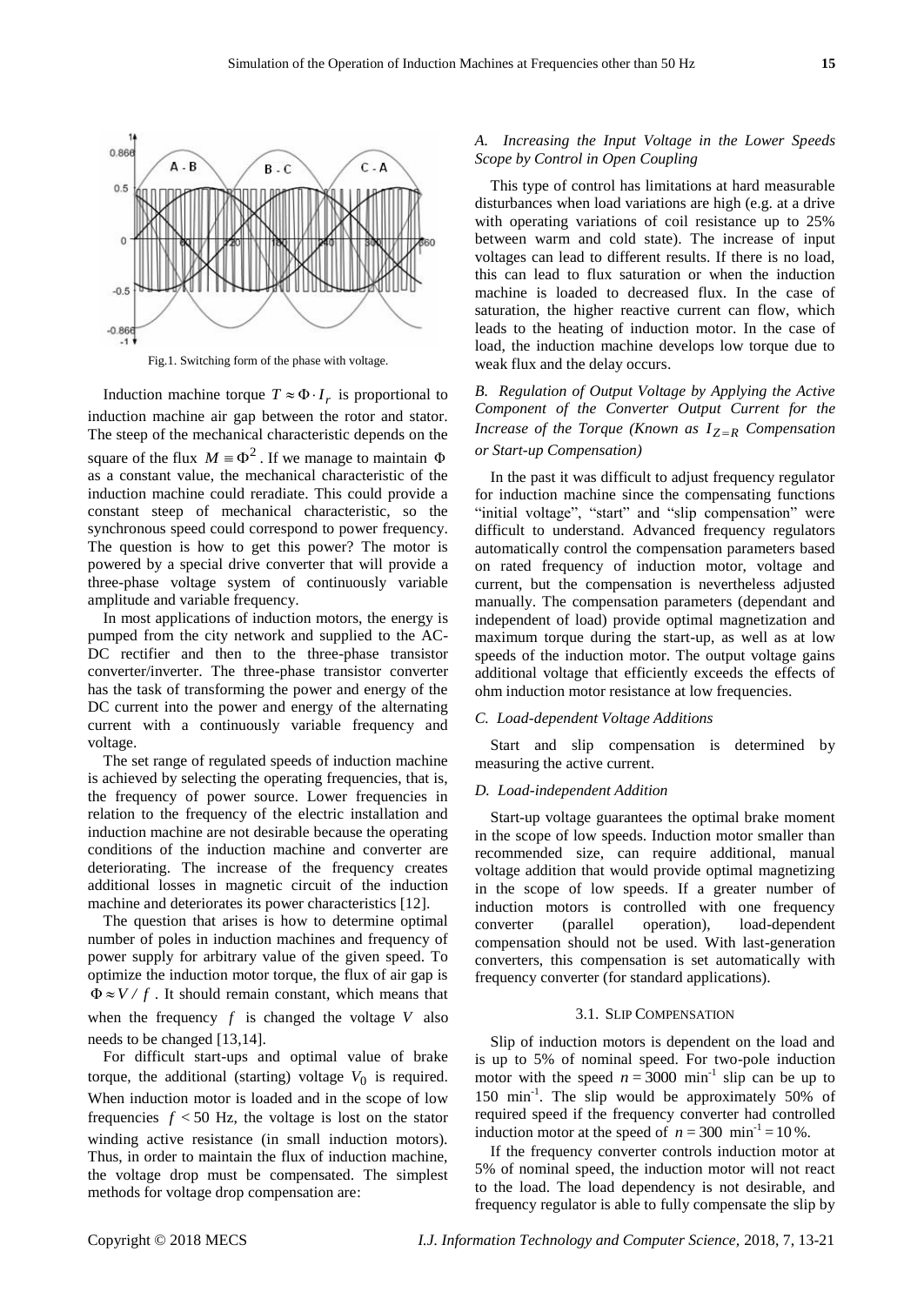efficient measurement of active current in the output stages of frequency converter. Regulator compensates the slip by increasing the frequency and this is called *active slip compensation*.

#### IV. IMPACT OF CURRENT LIMITATION ON TORQUE CHARACTERISTICS OF INDUCTION MACHINE-MOTOR

When frequency regulator generates much higher currents than rated current of induction motor that are not needed for normal operation, they can damage induction motor and feeding components in the frequency regulator. It is, therefore, necessary that the frequency regulator indirectly limits the current of induction motor by reducing the output voltage and its frequencies. The limitation of current is variable and ensures that the current of the induction motor is not always higher than the rated value.

Since the frequency converter controls the induction motor speed independently from the load, different values of limitation within the rated operating scope of the induction motor can be adjusted.

Electric model of induction motor in the static operation mode with linear magnetizing curve and without the influence of iron losses is given on Fig. 2.a.



Fig.2. a) Equivalent scheme of the induction motor, b) Equivalent scheme of the induction motor fed by power generator.

In the modeling, the system of equations written for the equivalent scheme according to Kirchhoff's law determined by the selection of the coordinate system is used.

When rotating the system into  $x - y$  the system of Cartesian coordinates, equations of state from which the induction machine characteristics are obtained have the form [15,16,17]:

$$
i_{1x}R_1 - \omega_0 \psi_{1y} = u_{1x}
$$
  
\n
$$
i_{1y}R_1 + \omega_0 \psi_{1x} = 0
$$
 (1)

$$
i_{2x}R_2 - s\omega_0 \psi_{2y} = 0
$$
  
\n
$$
i_{2y}R_2 + s\omega_0 \psi_{21x} = 0
$$
 (2)

where  $s -$  is slip and is  $s = (\omega_0 - \omega_{20})/\omega_0$ ,  $\omega_0, \omega_{20} -$  is spin velocity of magnetic stator field and speed of rotation of induction machine rotor,  $\psi_{1y}$ ,  $\psi_{1x}$ ,  $\psi_{2y}$ ,  $\psi_{2x}$  – are projections of fluxes of stator and rotor on coordinate axes.

The values of fluxes are determined by following expressions:

$$
\psi_{1y} = L_1 i_{1y} + L_{1M} i_{2y}
$$
  
\n
$$
\psi_{1x} = L_1 i_{1x} + L_{1M} i_{2x}
$$
\n(3)

$$
\psi_{2y} = L_2 i_{2y} + L_{1M} i_{2y}
$$
  
\n
$$
\psi_{2x} = L_2 i_{2x} + L_{1M} i_{1x}
$$
 (4)

where  $L_1, L_2$  – is inductance of the stator phases and reduced inductance of the rotor.

In this case, the inductance of the stator phases and reduced inductance of the rotor is:

$$
L_1 = L_{1s} + L_{1M}
$$
  
\n
$$
L'_2 = L'_{2s} + L_{1M}
$$
 (5)

Inductances  $L_{1s}$ ,  $L'_{2s}$ ,  $L_{1M}$  are represented on Fig. 2.a and 2.b.

Electromagnetic torque in rotating coordinate  $x - y$ system is:

$$
T = \frac{3}{2} Z_p \left( \psi_{1x} i_{1y} - \psi_{1y} i_{1x} \right).
$$
 (6)

where  $Z_p$  – is the number of poles pairs of the induction motor.

The system of relations (1)-(6) is easy to implements in blocks offered by software package MATLAB Simulink [18].

Model designed for software package MATLAB Simulink allows simulation with induction motor parameters according to given slip and mechanical characteristics of the torque at the different rotation speeds [19,20].

One possibility is to consider induction motor characteristics at different given rotation speeds, for example, analysis of induction motor operation at the frequency control with the regulated stator voltage.

The control legitimacy at the frequency control is achieved by neglecting the impact of active stator resistance, which makes errors in the equations that describe dependence between the frequencies and voltages on the stator. To the increase the quality of regulation, the  $I_R$  and  $I_Z$  compensation is used.

Figure 3 represents the induction motor characteristics during the control through the voltage and current characteristics.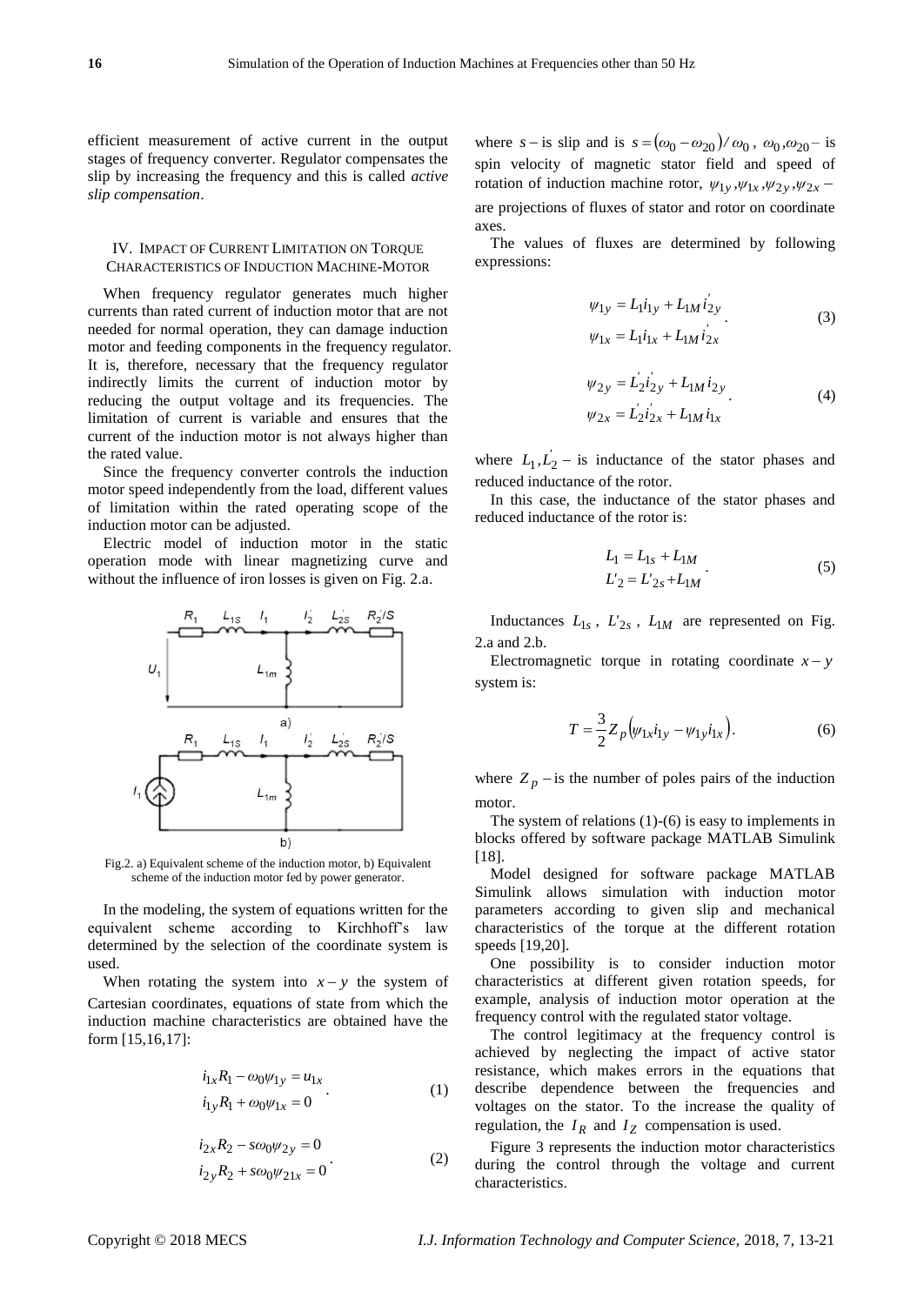Diagram on Fig. 3 shows that in voltage characteristic the regulation scope of the rotation speed of induction motor depends on the compensation mode, and that in voltage characteristic at any compensation mode the regulation scope is limited.



Fig.3. Characteristics of induction motor when controlled through voltage and current characteristic.

## V. STATE ANALYSIS AND SIMULATION OF INDUCTION **MACHINE**

Vector control allows the induction motor to be controlled when there is no known dependence between the torque on the shaft (axis) of the rotor and the speed of rotation. According to this mode of control, a wide range of frequency regulation can be obtained for values of nominal torques or during short-term overloads up to 150-200% of the nominal torque.

It should be noted that the vector method is good if technical data on the induction motor are known and if tests on its operation are performed.

The vector method is realized using complex calculations performed by computer technology and uses data on the values of input currents, frequencies and voltages. Inverter uses bipolar transistors with isolated blockage (BTIZ or IGBT) and PWM modulation and minimum harmonic coefficient (less than 4%).

The control of the stator current regulation differs from the control by the stator voltage. If the model psbdrive MATLAB Simulink is appied in accordance with the relations (1)-(6), the analysis of drive static characteristics indicates that the stator current must be stabilized. In reality, this is done by the strong current back coupling. Instead of back coupling for static analysis and simulation of the induction motor operation, it is sufficient to use power generator, scheme on Fig. 2.b. In modeling the operation and regulation of induction machine operation in MATLAB Simulink, the back couplings are accomplished by the algebraic loops. The current generator on the scheme for simulation in fact is current regulator.

Current generator simulates the frequency current control that maintains the rotor flux constant in the proces of frequency regulation. From the scheme on Fig. 2.b follow the formulas for:

Electromagnetic power of the induction motor:

$$
P_M = \frac{3}{2} I_2^{'2} \frac{R_2(1-s)}{s} = M \frac{\omega_{20}}{Z_p}.
$$
 (7)

Electromagnetic torque of the induction motor:

$$
M = \frac{3}{2} Z_p I_2^2 \frac{R_2}{s \omega_0} .
$$
 (8)

Reduced rotor current to stator:

$$
I_2' = I_1 \frac{j\omega_0 L_{1M}}{j\omega_0 L_2' + R_2' / s}.
$$
 (9)

By replacing equation (9) in equation (8) the equations for torques through stator current are obtained:

$$
M = K I_1^{'2} \frac{1}{s / s_{KR} + s_{KR} / s}.
$$
 (10)

where the value of the critical slip is:

$$
s_{KR} = \frac{1}{\omega_0 \tau_2} \,. \tag{11}
$$

where  $\tau_2 = L_2 / R_2 - i s$  a time constant of rotor electric

circuit, and coefficient *K* is  $K = \frac{3}{2} Z_p \frac{L_p}{I}$  $p \frac{L_{1M}}{L_2}$  $K = \frac{3}{2} Z_p \frac{L}{L}$ 2  $\frac{2}{1}$ 2  $=\frac{3}{2}Z_{p}\frac{L_{1M}^{2}}{2}$ .

The parameters of stator circuit are excluded from the equation (10), which means that electromagnetic torque at the frequency control with the stabilization of current, Fig. 2.b, does not depend on stator winding parameters and the compensation of active resistance impact is not needed.

This is the first important advantage of frequencycurrent control. If we take into account that:

$$
s/s_{KR} = \tau_2(\omega_0 - \omega_{20}).\tag{12}
$$

the expression of electromagnetic torque in the equation (10) is reduced to:

$$
M = KK_I^2 \tau_2 (\omega_0 - \omega_{20}). \tag{13}
$$

where 
$$
K_I = \frac{I_1}{\sqrt{1 + \tau_2^2 (\omega_0 - \omega_{20})^2}}
$$
.

In frequency control is necessary to determine the dependence of the current  $I_1$  on the slip value  $(\omega_0 - \omega_{20})$ . In the operating scope, the coefficient  $K_I$ has a constant value because at the constant slip the torque will also be a constant value. The regulation scope in current control without stator current correction is not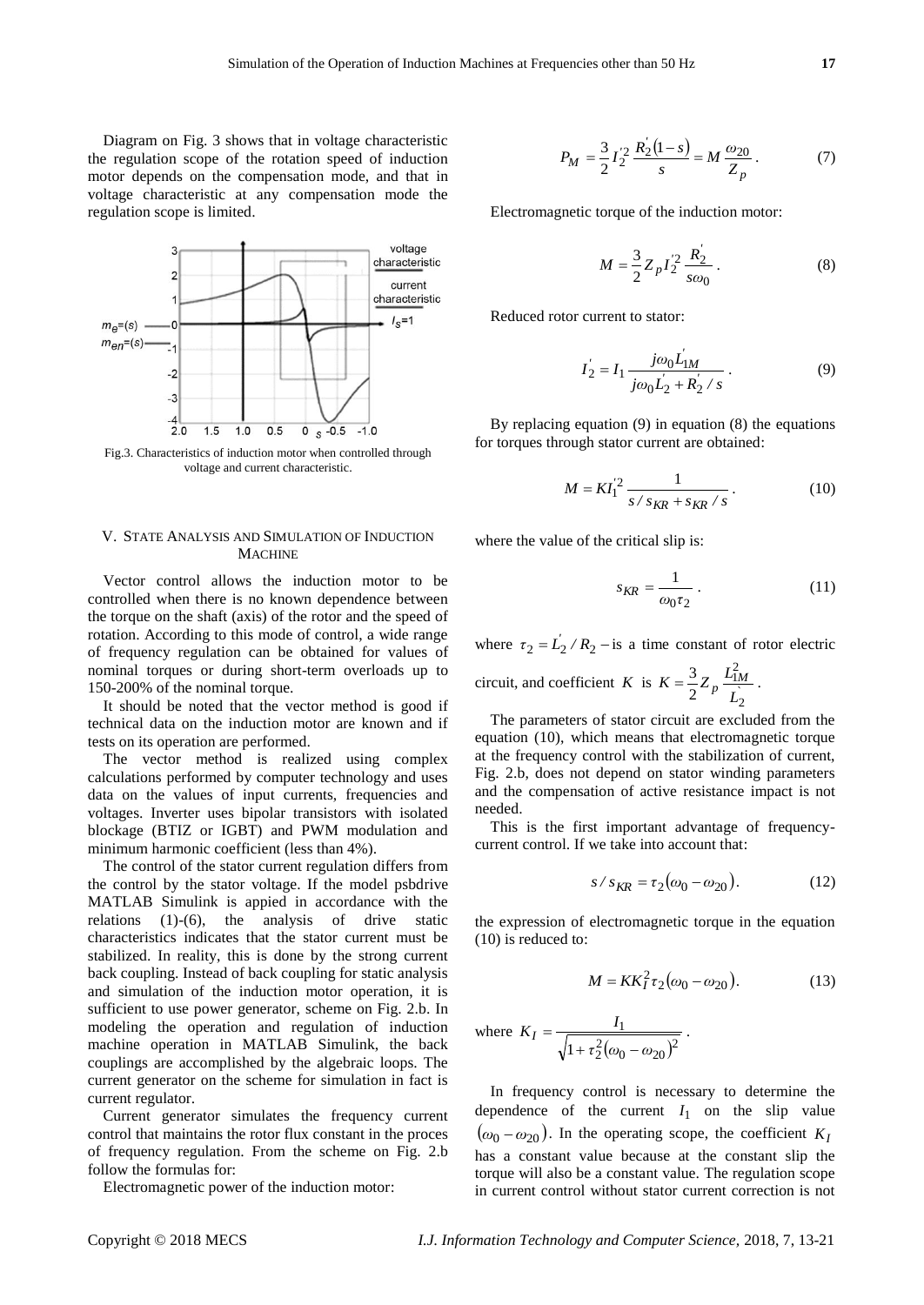difficult to determine, if we start from the condition that the circular frequency  $\omega_0$  is a minimal possible value at which the critical (moving) torque is achieved.

From the equation (11) follows:

$$
s_{KR} = \frac{1}{\omega_0 \tau_2} = \frac{\omega_0 - \omega_{KR}}{\omega_0}.
$$
 (14)

$$
\omega_{KR} = \omega_0 - \tau_2. \tag{15}
$$

Minimal circular frequency  $\omega_{0,min}$  is determined at critical  $\omega_{KR} = 0$ . And from equation (15) follows:

$$
\omega_{0\min} = \tau_2 \,. \tag{16}
$$

#### VI. RESULTS AND DISCUSSION

The performed analytical considerations show the functional possibilities of the model with different frequencies. If it is compared with the results in the given references, the following observations can be emphasized:

- It follows from the given references that today PWMs that have a typical structure with current or voltage inverters are used and that it is determined by the values of current and voltage.
- The problem of the electromagnetic compatibility of the converter and induction motor is solved by choosing the structure of the controlling converter with different modulation modes-PWM, which

virtually produces sinusoidal shapes of output currents and output voltages.

- There are a number of methods for the realization of frequency converters used for the control of induction motors and synchronous motors and are mainly produced by world-wide high-ranking companies. Comparison of frequency converters shows that some of them are more reliable in operation but have a very expensive.
- In the Republic of Serbia, great attention is paid to the design and production of domestic frequency converter, but it is uncertain that it will be able to withstand the competition of world companies for quality, reliability and price.
- Attempts in some companies in the Republic of Serbia (M elektronik, Belgrade) show that converters of good parameters which enable reliable operation, good quality can be produced, but for the time being, it is not possible to withstand the competition regarding the technical and exploitation parameters of similar devices produced by Japanese and European manufacturers.

The performed analytical considerations show functional possibilities of the model with different frequencies.

Relations  $(7)-(11)$  allow the realization of parts of the scheme for the simulation of electric and mechanical characteristics of the induction motor at current control in program package MATLAB Simulink.



Fig.4. Simulation of induction motor operation at frequency regulation and current control by the current regulator in adapted part of the package psbdrive MATLAB Simulink.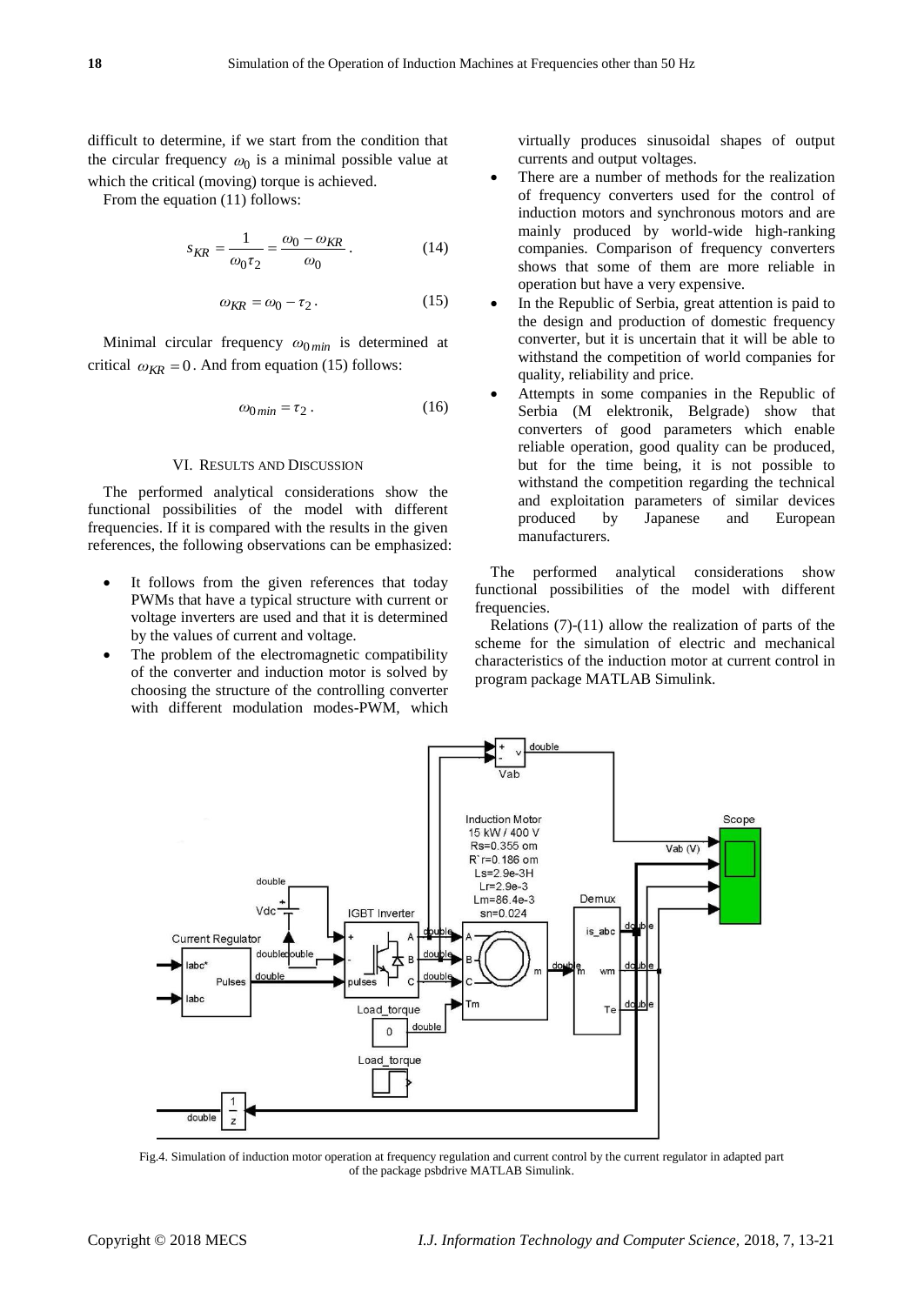For the analysis of frequency control characteristic as in the case of voltage regulation or compensation of stator current  $I_{Z=R}$  the adapted part of the package psbdrive and scheme for the induction motor  $Z_p = 2$  "Sever-Subotica" [21], has been proposed, Fig. 4 where frequency converter of stator voltage (current) (IGBT Inverter), block for current linear regulation (Current regulator), dc voltage source (Vdc), induction motor of 15 kW and Scopy measuring results are implemented.

Tests related to parameter changes in Block parameters Asynchronous Machine have shown that:

 The induction motor fed from the converter with a three-phase voltage system of variable amplitude and frequency should be designed in such a way that the dispersion reactance is as small as possible to achieve high overload.

 Induction motors fed from the converter require a different design, because there is no need to reduce the starting current, or rather, they do not have a quantity called the starting current (they never start up after supplying with nominal quantity voltage).

Table 1 indicates the rated values of the induction motor parameters which are important for the usage of frequency regulator (Current regulator) [21], while in Table 2 are given the basic values of parameters of the equivalent scheme from Fig. 4.

|  | Table 1. Rated Values of the Induction Machine ZK 160 1-4 Obtained from the Catalogue [21] |  |  |  |
|--|--------------------------------------------------------------------------------------------|--|--|--|
|--|--------------------------------------------------------------------------------------------|--|--|--|

| Mechanical protection: IP 54                                                 |              |            |      |                 |                   |           |  | $V_1 = 400V$ , 50 Hz |                                          |            |
|------------------------------------------------------------------------------|--------------|------------|------|-----------------|-------------------|-----------|--|----------------------|------------------------------------------|------------|
| Type of the induction motor                                                  | P<br>$n_{n}$ | $kW$ min-1 | $\%$ | $cos \varphi_n$ | $M_{\odot}$<br>Nm | $\cdot_n$ |  |                      | kgm                                      | Mass<br>kg |
| Induction motor ZK160 L-4 $n_s = 1500   15   1440   88.0   0.82   30   99.5$ |              |            |      |                 |                   | 6.2       |  |                      | 3.0 $\big  0.024 \big  2.89 \big  0.073$ |            |

|  | Table 2. Basic Values of the Parameters of the Equivalent Scheme ZK 160 L-4 |  |  |  |  |  |
|--|-----------------------------------------------------------------------------|--|--|--|--|--|
|--|-----------------------------------------------------------------------------|--|--|--|--|--|

| Mechanical protection: IP 54                       | Parameters of equivalent scheme $V_1 = 400V$ , 50 Hz |              |               |          |            |         |       |
|----------------------------------------------------|------------------------------------------------------|--------------|---------------|----------|------------|---------|-------|
| Electrical parameters                              | $R_{1}$<br>Ω                                         | $R_{2}$<br>Ω | $L_{is}$<br>Н | $L_{ir}$ | $R_m$<br>Ω | $L_m$   |       |
| Induction motor ZK 160L-4 $n_s = 1500$ 0.355 0.186 |                                                      |              | $2.9e-3$      | $2.9e-3$ | 1.47       | 86.4e-3 | 0.024 |

Figure 5 represents diagrams of voltages, currents, torques and speeds, obtained at constant stator current 30 A on the model of the induction machine in the package psbdrive MATLAB Simulink.

When the characteristics of load are determined, there are four different set of data of the induction motor and methods for determination of the frequency regulator power size.

*Method 1*. Frequency regulator can be determined quickly and accurately based on the current  $I_m$ , which induction motor draws from the installation. If the induction motor is not completely loaded, its current can be measured on the similar system at full function.

According to technical data for the induction motor  $P_m \approx 15$  kW,  $3 \times 400$  V and  $I_n = 30$  A, the regulator is selected so that it has maximum continuous output current greater than or equal to 30 A for constant or square characteristics of the torque.

*Method 2*. Frequency regulator can be selected based on apparent power  $S_m$  of the induction motor and apparent power of the frequency converter.

Induction motor of 15 kW and 3×400 *V* draws 14.73 A and apparent power  $S_m = 3 \cdot U \cdot I$ .

According to documentation, frequency regulator is selected so that it has maximum continuous output greater than or equal to 10.2 kVA at constant or square characteristic of the torque.

*Method 3*. Frequency regulator can also be selected in

accordance with the power  $P_m$  produced by the induction motor. However, *cos φ* and coefficient of utilization *η* depend on the load and the method is not accurate.

Example: Induction motor of 15 kW with coefficient of utilization  $\eta = 0.8$  and  $\cos \varphi = 0.82$  respectively, draws a power of  $S_m = P_m / \eta \cos \theta = 15 / (0.88 \times 0.82) = 20,787 \text{ kVA}.$ 

Frequency regulator is selected according to technical data so that it has maximum continuous output greater than or equal to 21 kVA at constant or square characteristic of the torque.

*Method 4*. For practical reason, rated value of the power of the most of frequency converters should be compatible with standard powers of the series of the induction motor. If the frequent regulators are selected based on this criterion, this may lead to inaccurate dimensioning of the converter, especially if induction motor is operating in full load.

Advantages of MATLAB Simulink are a large number of possible simulations, shapes and characteristic values of obtained wave diagrams verify the proposed method for analysis of the induction motor operation at the frequencies other than 50 Hz.

Completed MATLAB Simulink programs quite accurately simulate the frequency changes but personalized development of both models and programs has special advantages such as a detailed insight into all components of the model and program and the introduction of various changes that could otherwise not be included in the available software packages.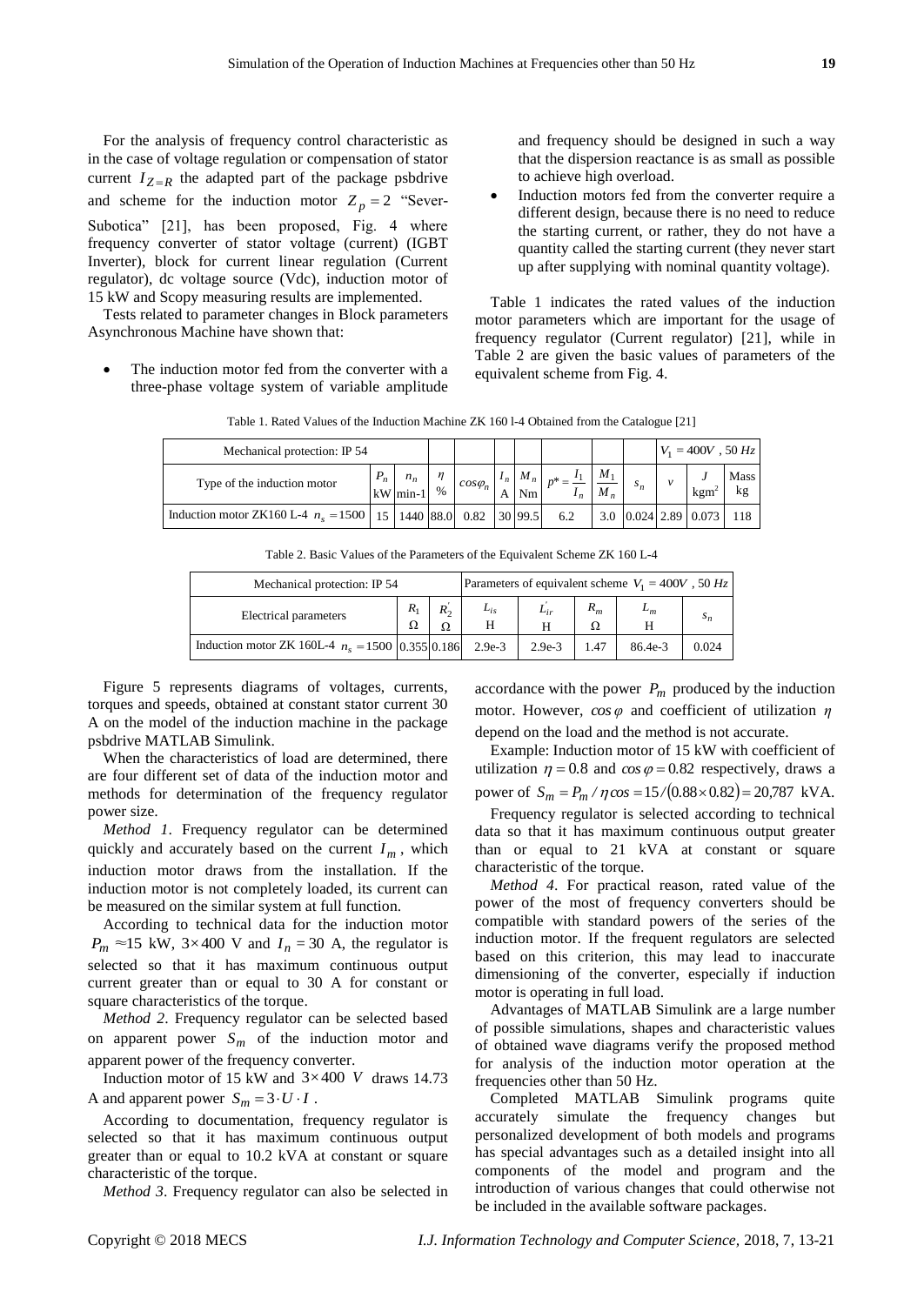

Fig.5. A set of characteristic of induction motor model in psbdrive MATLAB Simulink at selected current value of 30A.

#### VII. CONCLUSION

The design of the induction machine with good characteristics designed for operation and feeding through the frequency converter can include the optimal value of the voltage and feeding currents. This value depends on the type of frequency converter, type of the induction machine and limitations that are defined by IEC standards for the frequency converters and induction machines.

The model of the induction motor assembled in the part of the package psbdrive MATLAB Simulink has enabled testing of possibilities for frequency drive regulations in the case of frequency control and voltage control as well as in the case of frequency control with simultaneous current control. Since there are only two discrete states at the output, the continuity of the voltage and frequency is performed by means of PWM modulation.

The simulation results confirm that the frequencycurrent control can preserve a good operation of the induction machine in overload, and thus the advantage in relation to the drive regulation at the frequency control along with voltage control.

#### **REFERENCES**

[1] L.W. Match, J.D. Morgan, "Electromagnetic and Electromechanical Machines", [3rd Edition,](https://www.wiley.com/en-us/Electromagnetic+and+Electromechanical+Machines%2C+3rd+Edition-p-9780471603641) *Harper&Row Publishers*, New York, 1986.

- [2] N. Mohan, T.M. Undeland, W.P. Robbins, "Power Electronics: Converters, Applications, and Design", *John Wiley & Sons. Inc.*, Section 8.4.1., NewYork, 1995.
- [3] J. Arrillaga, C.P. Arnold, B.J. Harker, "Computer Modeling of Electrical Power Systems", *New York*: *John Wiley* & *Sons*, Inc., 1986.
- [4] Standards: IEC 60034-1, IEC 60947-4.
- [5] L. Van der Sluis, W.R. Rutgers, C.G.A. Koreman, "A physical arc model for the simulation of current zero behaviour of high-voltage circuit breakers", *IEEE Transactions on Power Delivery*, Vol. 7, [Issue 2,](http://ieeexplore.ieee.org/xpl/tocresult.jsp?isnumber=3557) Apr. 1992, pp. 1016–1022, DOI**:** 10.1109/61.127112.
- [6] L. Van der Sluis, "Transients in Power Systems", *John Wiley & Sons Ltd*, 2001.
- [7] G. Fehmel, M. Flachmann, Elektriche Machinen, 9 Auflage Vohel Bucheverlah, ISBN 3-8023-0495-0, 1992.
- [8] N. Marković, S. Bjelić, J. Živanić, U. Jakšić, "Simulation of the Impact of Higher Harmonics on the Transient Process of Induction Machine Fed From PWM Inverters", *Technical Gazette*, Vol. 24, No. 1, Preliminary communication, February 2017, pp. 265–271, DOI Number: 10.17559/TV-20150502231618.
- [9] A.A. Mahfouz, M.K. Mohammed, F.A. Salem, "Modeling, Simulation and Dynamics Analysis Issues of Electric Motor, for Mechatronics Applications, Using Different Approaches and Verification by MATLAB/Simulink", *International Journal of Intelligent Systems and Applications*, IJISA 2013, Vol. 5, No. 5, April 2013, pp. 39–57, DOI: 10.5815/ijisa.
- [10] N. Marković, S. Bjelić, J. Živanić, V. Milićević, Z. Milićević, "Model of Transient Process Where Three-Phase Transducer Feeds Induction Motor Equivalented as